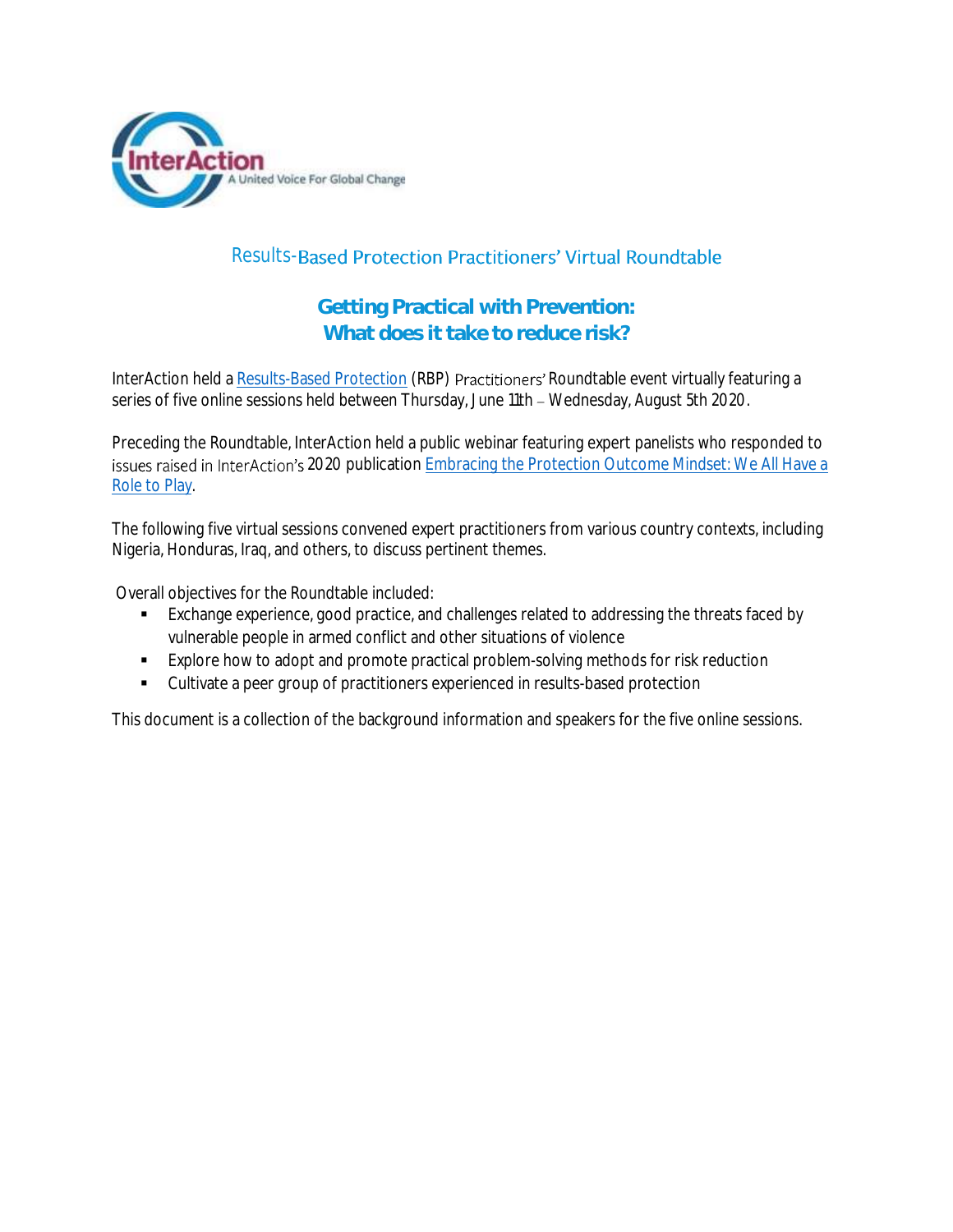

# **SESSION 1: WHAT DO THREATS HAVE TO DO WITH RISK?**

**Background** Risk and Threat: Where are we starting?



Risk reduction--what we refer to as the protection outcome-is at the core of Results-Based Protection. Risk reduction requires breaking down each risk into its component parts: threat, vulnerability, and capacity. Analyzing each of these components in relation to the others – for a specific risk – is a crucial step to finding strategies to reduce that risk. While different actors can and should play different roles in addressing the different components of risk, a holistic analysis can help to identify contextualized patterns of the threat, the vulnerability vis-à-vis the threat, and the capacity vis-à-vis the threat. Together, this nuanced understanding can provide clearer pathways for understanding the relevant actors, leverage points and opportunities, the necessary skills, relationships and other program components needed to reduce a risk.

InterAction's work on Results-Based Protection globally has found that humanitarian actors have a lot of experience working to reduce the vulnerability that people and communities face in crises. More recently, humanitarians have made strides to improve how we understand and engage with existing community/individual capacity to overcome risk. Unfortunately, tackling the threat remains a gap within most organizations.

#### What are the challenges with addressing the threat?

There are good reasons why addressing the threat poses challenges to humanitarian action. Threats can come from a myriad of sources, from inside the family, to members of the communities we work in, to armed groups, both state and non-state actors. Oftentimes, addressing the threat component of risk involves upsetting power dynamics, whether within a community or in relation to an armed actor. When the threat comes from armed groups, it can bring organizational risk, or personal risk to our staff or to communities we work with. These risks need to be thought through and managed effectively.

We believe the humanitarian community should be more ambitious about incorporating the threat and how to address and reduce it in protection strategies. There are good examples across disciplines that demonstrate effective methods for addressing the threat. Unfortunately, these remain scattered across contexts and approaches vary among organizations. We still have much to learn about what is needed to strengthen our ways of working, our program models, and the skills and experience we hire for when it comes to addressing the threat.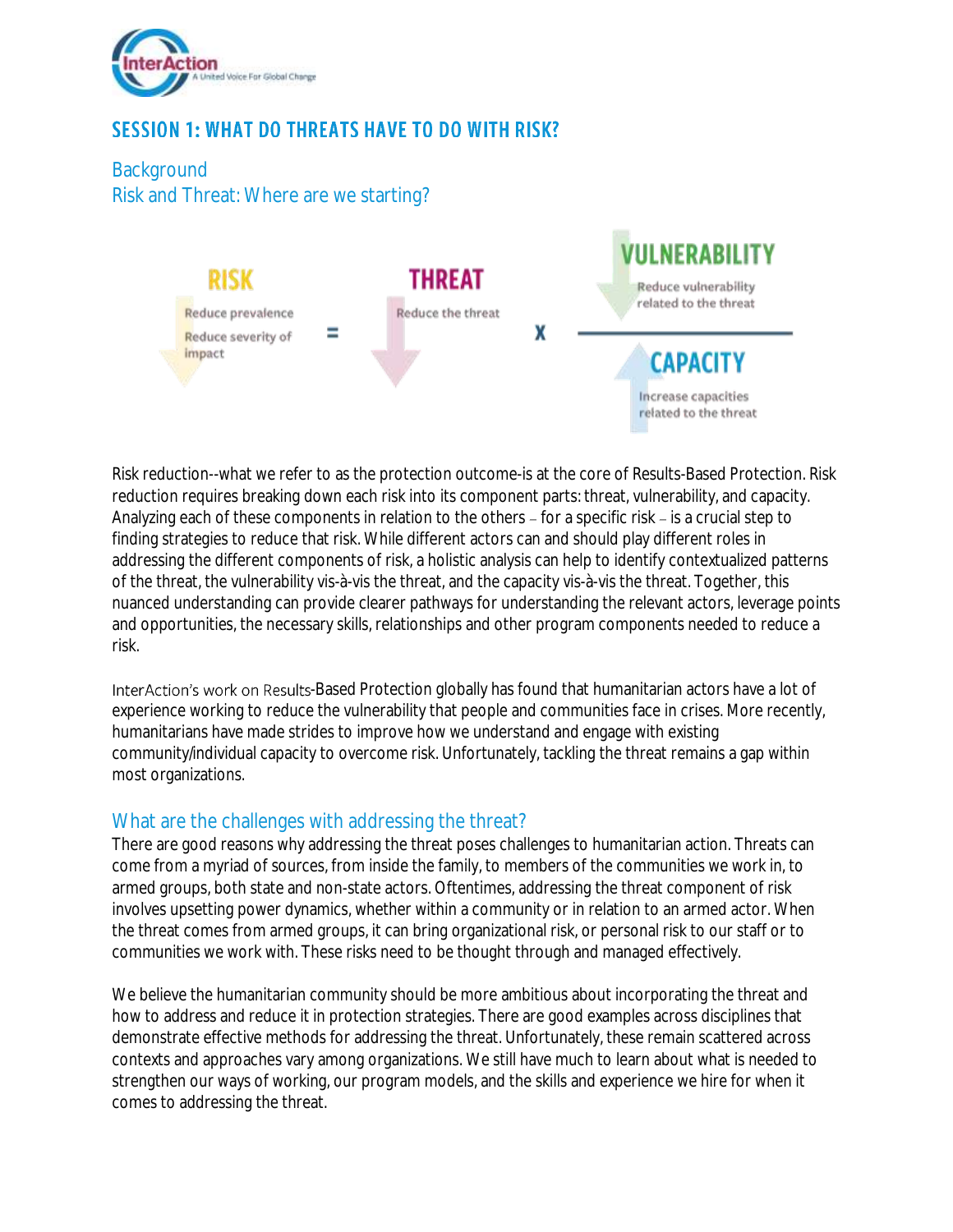

## Framing Questions:

- Why is the threat component of risk so often omitted or minimized in protection analysis and consequently, from program strategies and design?
- What existing strategies can we learn from, particularly across disciplines, that can contribute to our understanding of, addressing, and/or reduction in threat?
- What are the barriers that we encounter at a field level for addressing the threat?
- What are the necessary skills and competencies across our teams, including at senior management levels, that are needed to strengthen our ability to reduce threats?

# **SESSION 2: COMMUNITY STRATEGIES FOR RISK REDUCTION**

## Background: Community Strategies for Risk Reduction

The humanitarian community has committed to ensuring that the affected population is at the center of our response. Results-Based Protection emphasizes the same core principle. Communities need to be at the center of all our efforts to reduce risk. This means several things: ensuring we have enough staff based in communities, whose job it is to listen to and engage with community members, ensuring we have the right language capacity to communicate with populations in their own language and dialect, developing enough flexibility in projects so that we can adjust based on new understandings of the community, and maintaining enough humility to change our own minds when our assumptions about what will reduce risk differ from community-led strategies. At the core, it means we have to invest in understanding and supporting a community's own strategies to reduce risk.

This effort, of course, is complex. The communities we work in are not monolithic, and sometimes have conceptions of security that do not align with our principles. Often, conflict has disrupted traditional strategies and disturbed social cohesion. The realities of humanitarian programs and staffing mean that those in decision-making positions often do not have time to gain in-depth knowledge in culture, history, and context. Too often, subsequent efforts fail to engage with other disciplines who may have this insight, for example, long-term development actors or anthropologists. Given all of this, how do we put into practice and effectively center community strategies in our program strategies? How do we create space for this throughout the project cycle?

## How do community strategies fit into risk reduction?

Previously we discussed, through examples from the field, why the threat component of risk is crucial, yet under-considered. In this session we turn to community strategies; many of these focus on the capacity component within the risk equation and what we can do to understand and increase capacity. However, community strategies are also important when it comes to reducing threat and reducing vulnerability. What are some of the tactics that communities themselves work to reduce threat? How can local traditions be called upon to reduce vulnerability? How can we learn from communities themselves about effective strategies and work to support them?

## Framing Questions:

- What efforts are needed to ensure we understand different community strategies so as not to undermine them, and/or to better identify ones we can support?
- How can community strategies help to inform humanitarian action?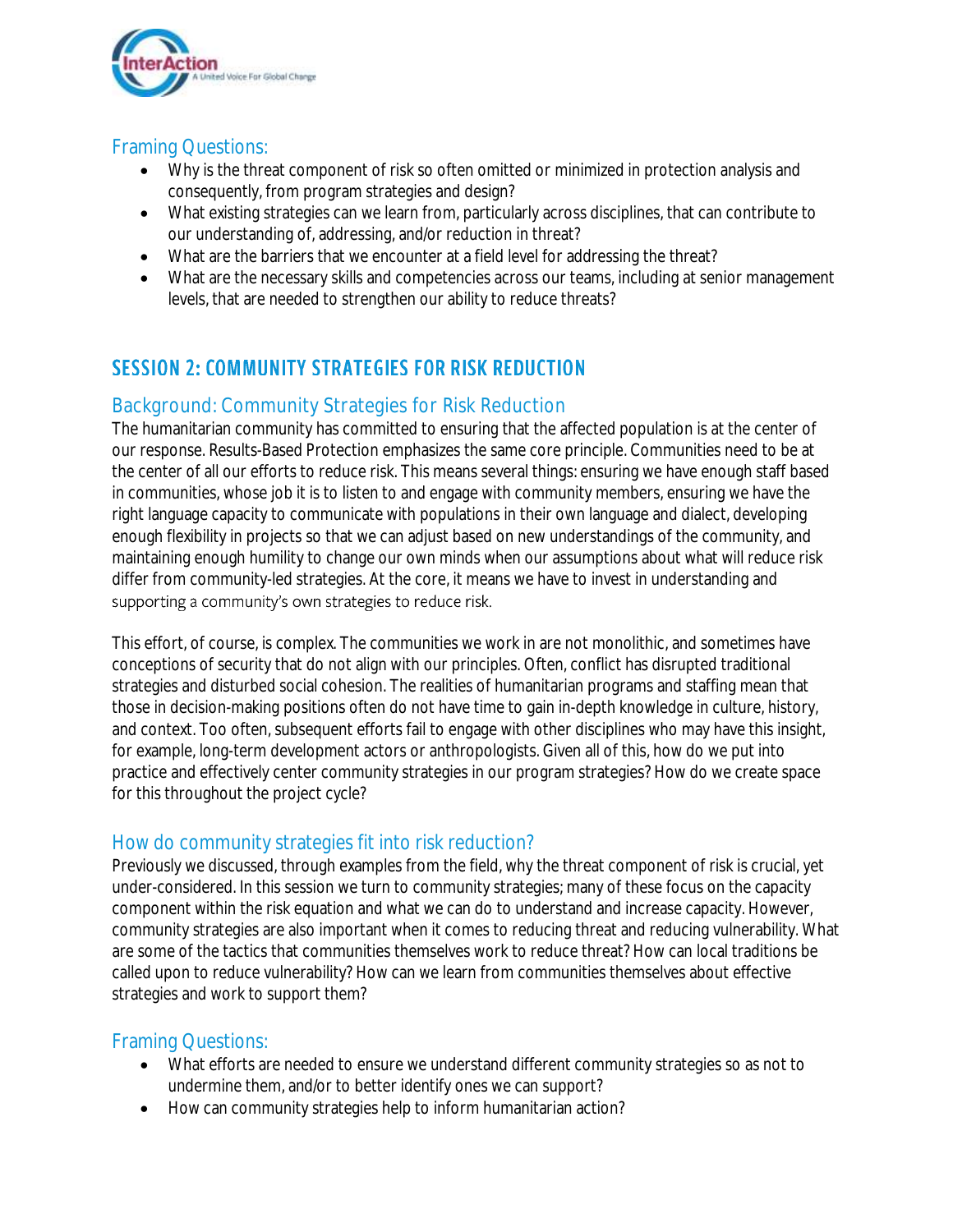

- Are there underlying principles or effective ways of working when supporting community strategies for protection?
- What can community strategies tell us about the threat and types of risk that communities are facing? Likewise, how does analysis of the threat help us to better connect with community strategies? How does the nature or characteristic of the armed groups in the environment change the kinds of strategies we should be looking to support?

## **SESSION 3: PROTECTION ANALYSIS FOR DECISION MAKING**

## Background: Protection Analysis for Decision-making

Much ink has been spilled on protection analysis in recent years, and it is generally understood to be a crucial component of outcome-oriented approaches to protection. Good protection analysis must be continuous, must begin from the perspective of the affected population and must be nuanced and contextspecific. It can be challenging for agencies to produce collective analysis that takes a holistic view of risk, and agencies confront real risks about sensitive information in many contexts.

It continues to be the practical components of how to do protection analysis, and how to tie it to decisionmaking, that throw up challenges. Who, precisely, is positioned to do this analysis within organizations? How are agencies able to safely share information and the analysis? How can analysis from non-protection actors be integrated? There is generally agreement that a lot of data exists in our programs, and that our staff have a wealth of knowledge and the ability to do more analysis than they are often asked to do. We want to spread the view that protection analysis is within reach for all humanitarian actors, and that it is not as complex as we sometimes make it out to be. We need analysis systems - or ecosystems - that are conducive to both rigorous and flexible analysis that is used to inform protection strategies at a field and a strategic level. This requires a mind shift within the culture of organizations and the humanitarian system writ-large.

## Framing questions:

- How can we strengthen protection analysis to inform decision-making?
- What are key decisions that need to be made in order to achieve protection outcomes? What analysis is required for those decisions?
- What are ways to utilize the analysis that we already produce in our program? What about analysis that happens informally, through regular verbal interactions, or that lives in the head's of field staff?
- What are ways that we enable flexible decision-making? What can we do to improve this? What do we need to ask for from the donor community?

## **SESSION 4: HOW WILL WE KNOW IF RISK HAS BEEN REDUCED?**

#### Background: why do we measure?

There are a variety of reasons why we measure the outputs and outcomes of our programs: to prove we did what we did, to understand if our methodologies have been effective, to influence the direction of future programs, to comply with donor requirements, to contribute to cluster activities, and more. However, too often, our measurement becomes - from necessity – focused on what and how donors want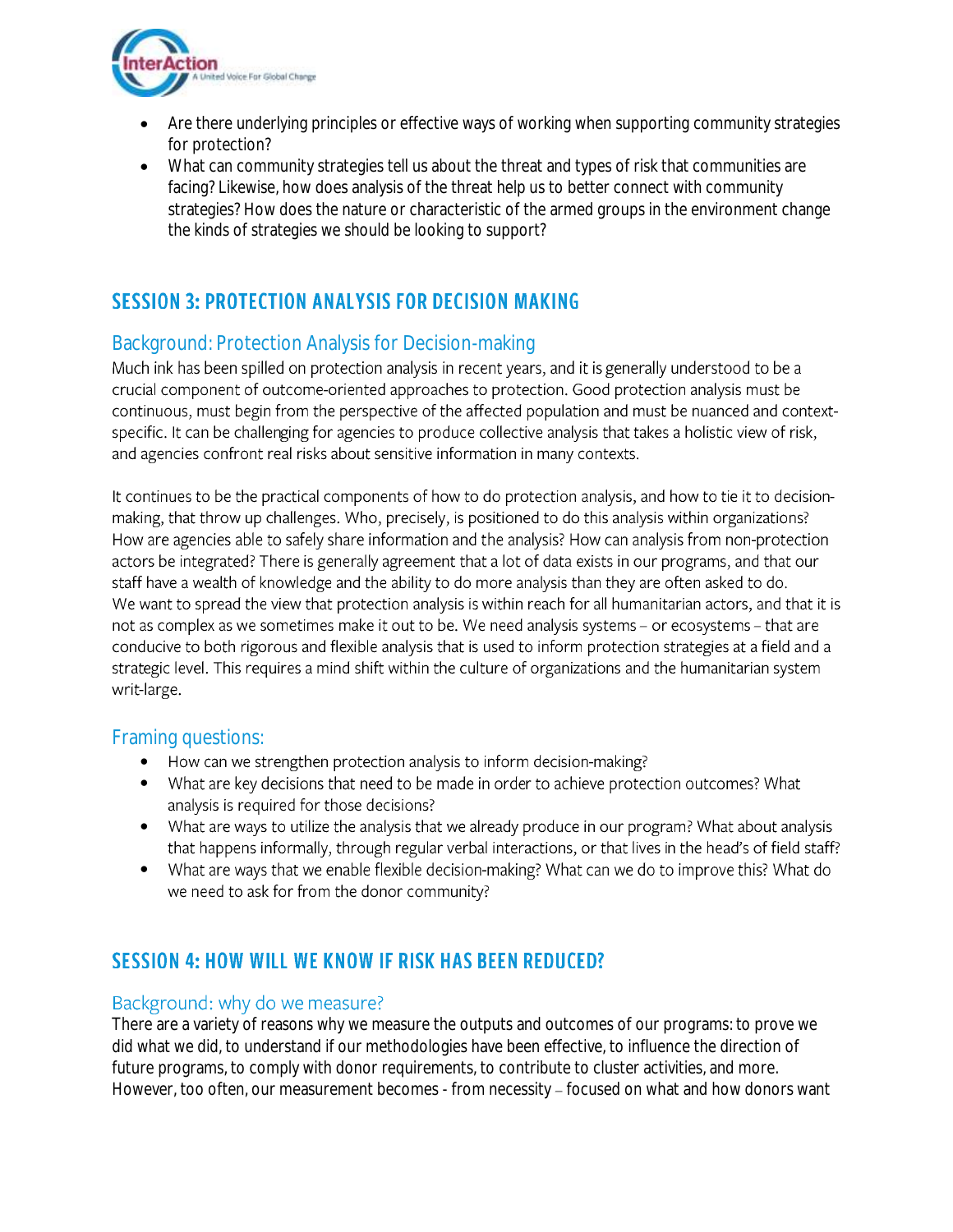

us to measure within particular projects. This can result in our measurement becoming inflexible, tied to globally designed indicators, and focused on outputs. We also have a tendency to think about measurement as an add-on as the final project deliverable. Rather than invest sufficiently in monitoring and evaluation of outcomes from the start of the project, M&E can become a box-ticking exercise. Consequently, this can lead to poorly designed indicators, the collection of data not relevant to understanding outcomes, and a gap in learning how interventions are genuinely contributing to risk reduction.

As we shift our mindset to a greater focus on protection outcomes - risk reduction - we must also ensure we are using measurements that reflect whether or not the risk we are trying to stop or prevent has actually decreased. Too often, measurement is used after a program is completed; to shift towards measuring outcomes, we need to get into the habit of measuring changes in risk patterns as we implement. In other words, measuring along the way throughout program implementation helps to guide our protection strategies and helps us react to changes in context.

### What do we want to shift to?

In order to be adaptive in measuring results and protection outcomes, we must recognize that the kind of measurement commonly written into donor contracts and log frames is only one kind of measurement we should be doing. Measuring protection outcomes can be challenging, but it's not impossible. To begin, we should aim to measure changes in risk by measuring changes in the threats, vulnerabilities, and capacities that underlie the risk. These changes, called results, include changes in policy, behavior, attitudes, and practice, and should be considered under each element of risk.

There are a variety of methods that, used in conjunction with one another, can help us to track risk over time:

- INVESTING IN COMMUNITY-BASED METHODS AND COMMUNITY ENGAGEMENT: We should continue to invest in community-based methods to measure perceptions of safety, security, and dignity. These efforts must take into account context-specific manifestations of risk and safety, how they change over time, and how they might vary for different members of the community; 20 communities are often attuned to very minute changes in their own security context.
- DRAWING ON INCIDENT TRACKING: Incident tracking, where possible, can provide useful context and understanding of risk patterns and trends. There are often opportunities to use aggregate and anonymized information from case management programs or security analysis to inform our understanding of trends.
- DEVELOPING AND USING PROXY INDICATORS: Proxy indicators are another way that agencies are exploring how to measure changes in risk patterns with a lack of robust data. Defined as indicators which "track measurable changes that are understood to represent the occurrence of a related, but unmeasurable change," proxy indicators are often used in early warning systems or where there are ethical or practical barriers to direct measurement. Effective proxy indicators rely on well-reasoned assumptions that link the desired result to the observable proxy.<sup>2</sup> For example, how late the shops in a town are open, land area cultivated, or how many children are walking along a road to school, can signal changing risk patterns.

<sup>1</sup> Christoplos, I. and Dillon, N. with Bonino, F. *ALNAP Guide: Evaluation of Protection in Humanitarian Action*, pg. 40 (ALNAP, October 2018)

<sup>2</sup> Corlazzoli, V. and White, J. *Measuring the Un-Measurable: Solutions to Measurement Challenges in Fragile and Conflict-affected Environments* (Search For Common Ground, March 2013)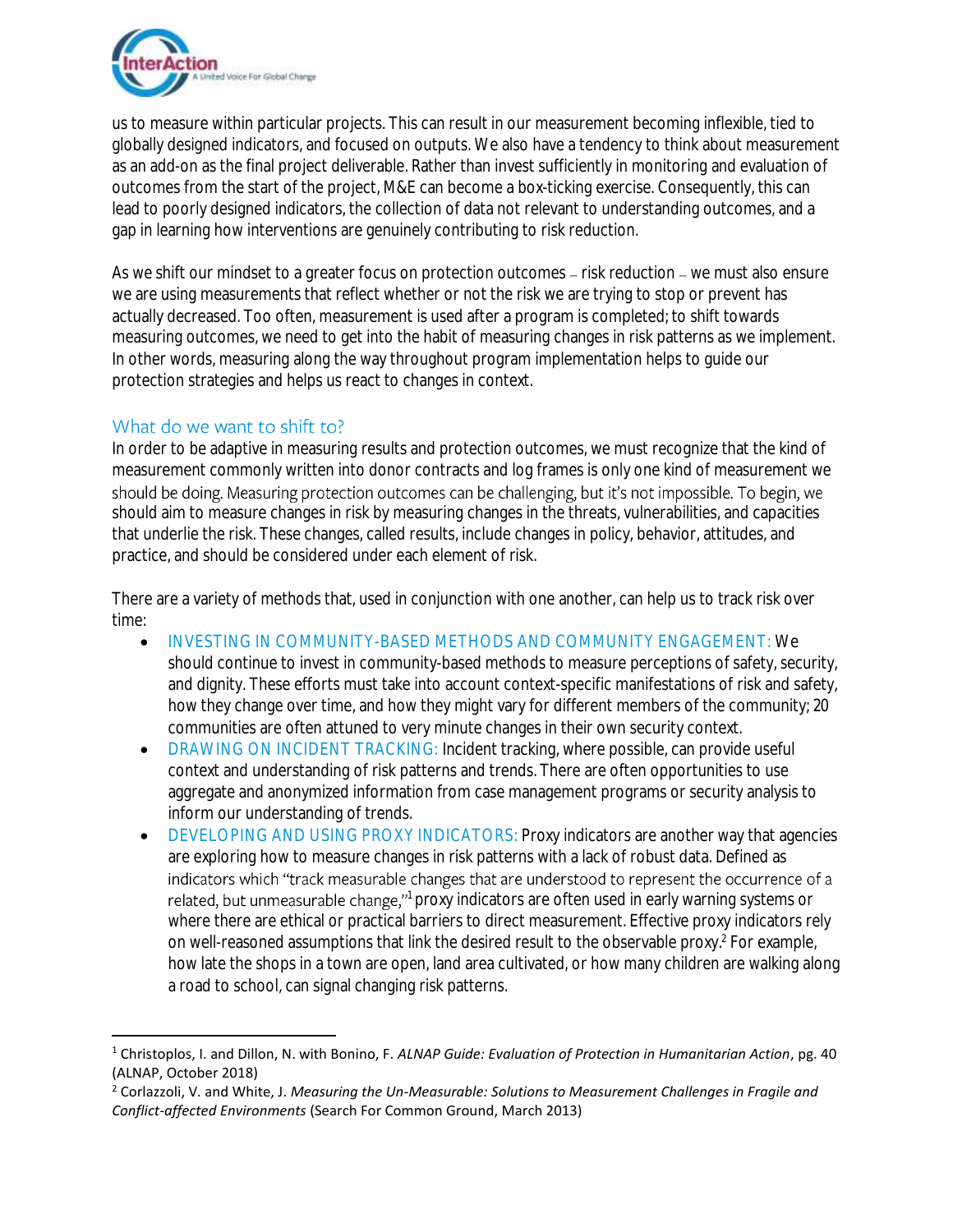

• MEASURING AGAINST LONG-TERM OBJECTIVES: Many protection outcomes require longer time horizons than can necessarily be accommodated by short-term grant cycles, either because the change required simply takes a long time (i.e., behavior change), or due to the dynamic nature of conflict environments. Many agencies maintain a presence in particular communities for years at a time, giving them the opportunity to achieve outcomes. However, it's important to be able to measure progress across project grants. Interim or progress indicators can measure decreases in risk components over shorter periods of time.

Fitting these modes of measurement into our current ways of working is not always easy, particularly given how much current methods are tied to funding. While it is not always feasible to understand the specific indicators of reduction in threat, increase in capacity, or reduction in vulnerability that might emerge in a short project, NGOs must enable their staff to develop interim indicators that can be tracked to guide a risk reduction strategy. Donors should expect and encourage approaches that entail the identification of new information and indicators that embrace iteration and adaptability to achieve protection outcomes.

## **Guiding Questions**

- How can we demystify the measurement of protection outcomes to make it more practical and accessible to everyone?
- What do organizations need internally and from donors, to support a shift towards the measurement of protection outcomes?
- Practically, what does it look like to monitor results continuously in order to measure risk reduction?
- What methods are most useful for measuring changes in risk patterns?
- How can we move away from global indicators to the use of more context-specific indicators for better problem-solving and measuring results?

## **SESSION 5: ACCESS AND PROTECTION**

## **Background**

Access and protection are often considered to be two, unrelated components of humanitarian action. However, we would argue that rather, access and protection are linked in a number of ways, and by better understanding this connection and complementarity, we can improve access and support protection outcomes.

Conceptually, access and protection are both fundamentally concerned with the treatment of the affected population. When we are undertaking any kind of liaison, dialogue, or negotiation about access of affected populations, this engagement is – whether implicitly or explicitly -- about how people are being treated. In other words, it is about their *protection*. Access negotiation can quickly become bureaucratic and transactional and it is common for it to be limited to issues such as convoy arrangements, distributions, moving people and fuel, and so on. It is important to be mindful, however, that the underlying purpose of these negotiations and that the agreements reached about humanitarian activities are effectively agreements about how people are being treated. This is also at the core of many efforts aimed at achieving protection outcomes.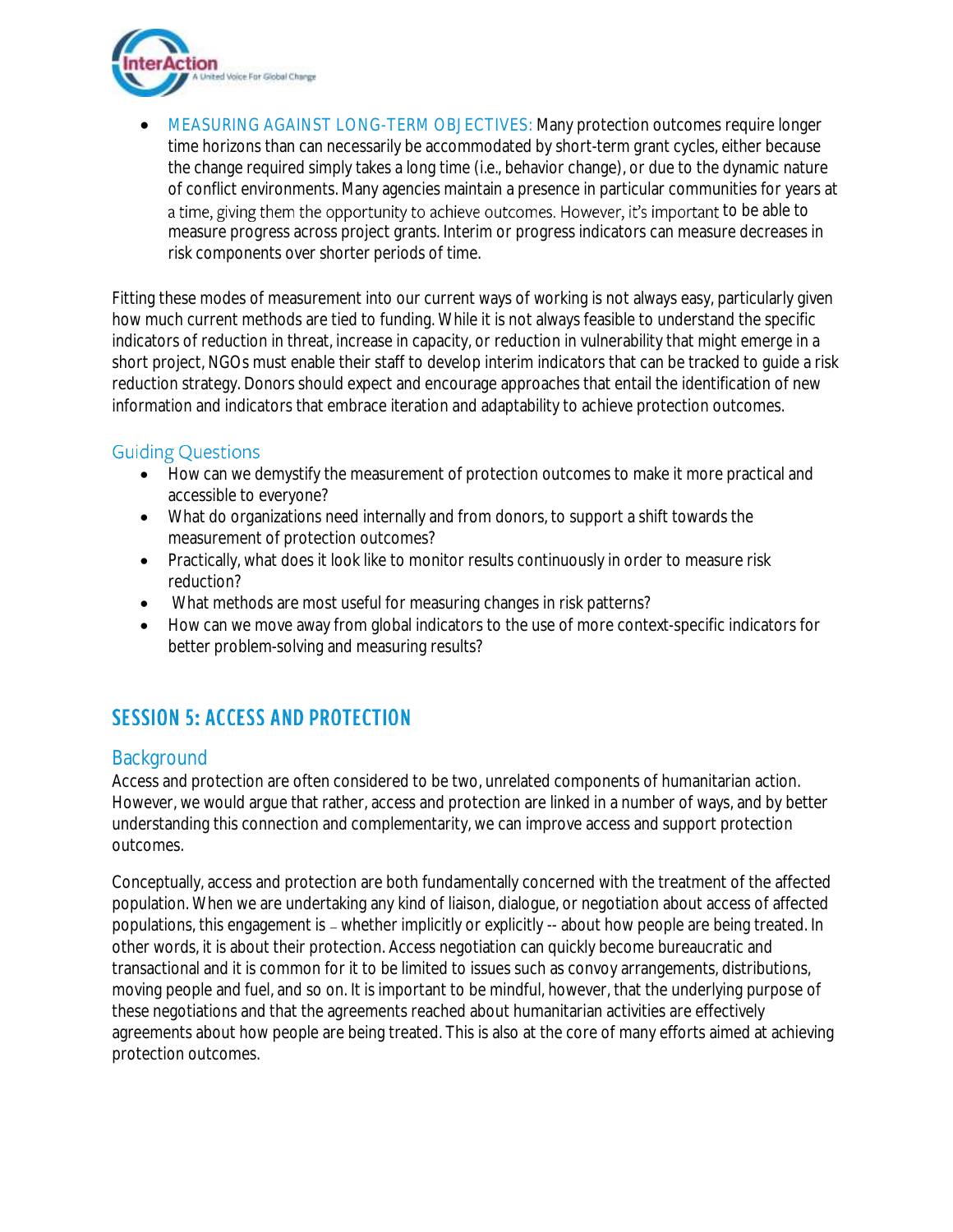

The mind-shift we are seeking when we emphasize using results-based protection is one that ensures that protection is the ultimate goal we aim to achieve. When we consider protection in this framing, it is easy to see how the deliberate deprivation or denial of access to basic services needed to survive (humanitarian services as well as land, markets, family networks and more), is in fact the risk we aim to reduce. Increasing access, in essence, helps to achieve protection outcomes. As such, both access and protection practitioners are concerned with changing the attitudes, behavior, policy and practice of authorities and duty-bearers as it relates to the communities we work with. $3$ 

When we begin to think practically, we find that the work that is needed for protection outcomes and for improved access requires similar skills, tactics, and methods. To begin with, analysis is crucial for both efforts. We often use similar tools and techniques, that help us understand the attitudes, behavior and practices of authorities, armed groups, and other and relevant stakeholders. Unfortunately, these efforts are often siloed from each other within organizations as well as within coordination structures in a response. Improved coordination and collaboration among protection and access specialists could potentially improve analysis efforts on both sides.

Negotiation is widely understood to be a core skill and tactic used to improve access; however, it should also play a larger role in strategies to achieve protection outcomes. At their core, negotiations are attempts to change the behavior of authorities, and require an investment in relationship building. This requires time and a certain set of interpersonal skills for the staff responsible. These skills, what we might refer to as soft skills (i.e. communication, active listening, patience, mediation, establishing rapport, flexibility) are often not the priority that we look for when we hire. To improve the quality of both protection and access, we must consider how we prioritize these soft skills for both hiring processes and for ongoing capacity building efforts in our trainings, coaching and skills building.

Furthermore, there is a need to better understand the tactics used by affected populations as their own strategies for securing access to their basic needs and/or preventing parties to a conflict from committing violence and other forms of abuse. As noted in results-based protection, the importance of understanding and supporting community strategies to achieve protection outcomes, is also a critical entry point for supporting access initiatives and minimizing the risk of undermining community efforts towards access.

We explore, both access and protection are cross-cutting issues that require significant investment and prioritization within humanitarian action. Understanding the complementarity between the two can go a long way in supporting protection outcomes.

#### **Guiding Questions**

- What are the access issues in your context that are connected to protection outcomes?
- What are the shared skills among humanitarian personnel that are needed to effectively achieve both access and protection outcomes?
- How can access move beyond a transactional focus to a more strategic understanding whereby protection of affected populations is at its core? What does this mean for negotiations and other forms of engagement with parties to conflict?
- What can we learn from the methods populations use themselves to secure access and prevent various forms of abuse?
- How can our respective teams in the field work together to improve both access and protection?

<sup>&</sup>lt;sup>3</sup> The scope of protection actors is broader, as it also includes the behavior, attitudes, and practices of other stakeholders, including within the family and community.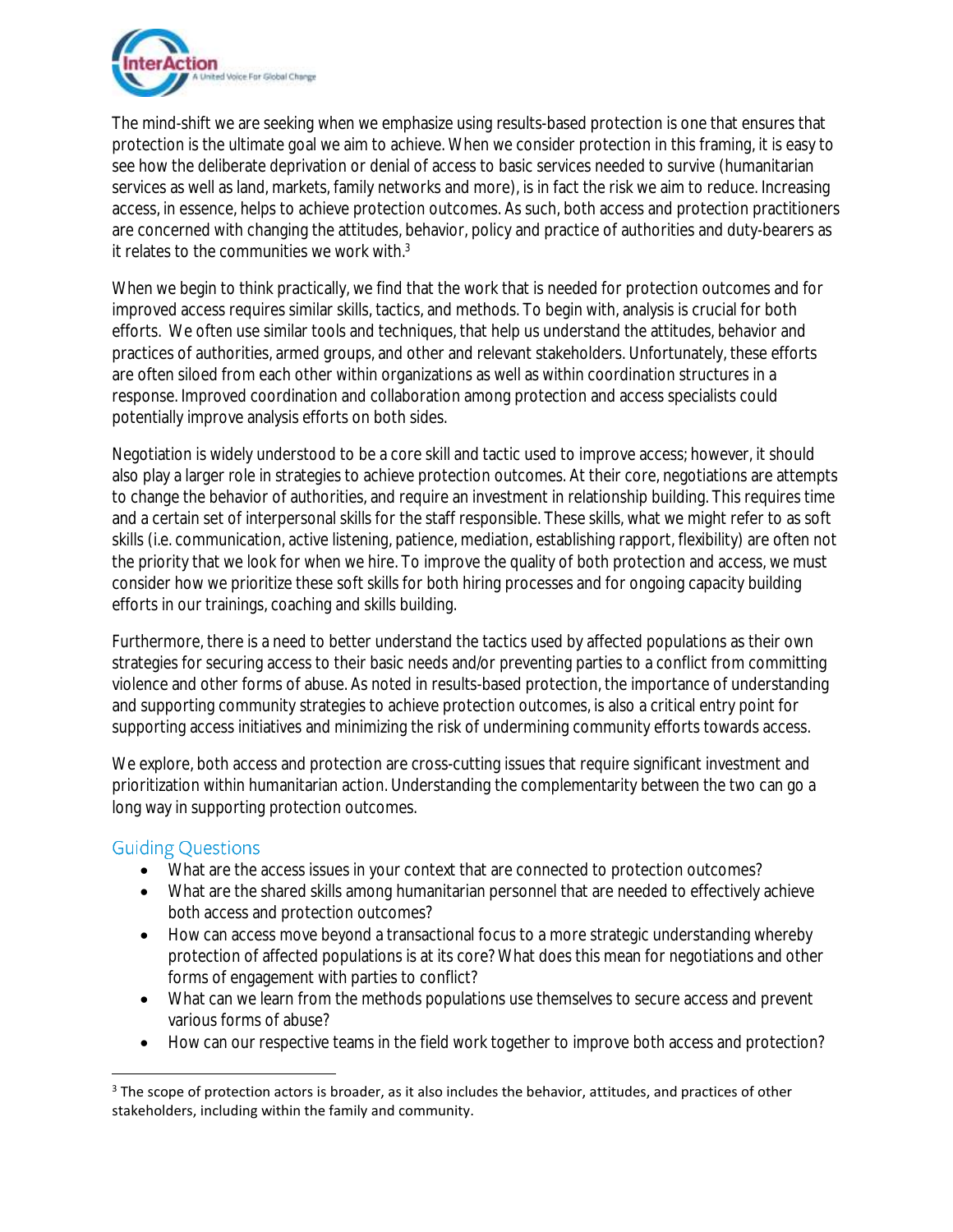

# List of Presenters

#### Session 1 **MODERATOR:**

Tiffany Easthom is the Executive Director of Nonviolent Peaceforce, a protection-focused NGO whose programs focus on risk reduction. She opened the panel by speaking about the importance of addressing the threat component of risk, and where the humanitarian community as a whole needs to invest further.

#### PANELISTS:

Redi Misho is the Regional Program Manager, Middle East and North Africa for Cure Violence based in Erbil, Iraq. Redi spoke about Cure Violence's use of a public health approach to violence reduction, and how he has seen it work in programs in Iraq and Syria.

Bulus Mungopark is the Community Engagement Manager at Centers for Civilians in Conflict (CIVIC) in Nigeria. He spoke about CIVIC's community-based protection programming in northeast Nigeria and how their model allows communities to lead in engagement with armed actors to address their own protection risks.

Jenifer Fernando is a Director at JHAJA, a Honduran civil society organization that works with young gang members, former gang members, and those who are at risk. She spoke about the work that JHAJA has done in analysis of gangs in Honduras and the strategies they have developed to build trust and relationships.

## Session 2

#### PRESENTER:

Oliver Kaplan is an Associate Professor at the Josef Korbel School of International Studies at the University of Denver. He is the author of the book, "Resisting War: How Communities Protect Themselves" (Cambridge University Press, 2017). He was a Jennings Randolph Senior Fellow at the U.S. Institute of Peace and previously a postdoctoral Research Associate at Princeton University in the Woodrow Wilson School and at Stanford University. As part of his research Kaplan has conducted fieldwork in Colombia and the Philippines. Kaplan received his Ph.D. in political science from Stanford University and completed his B.A. at UC San Diego.

#### Session 3

#### PRESENTER:

Lara Peter Nissen currently works as director at ACAPS. He led ACAPS since its inception in 2009. Peter's passion is to give evidence as large a voice in decision-making as possible. He has worked with humanitarian action his entire career. Most of his experience comes from the RC/RC movement (ICRC, IFRC and Danish Red Cross) as well as various NGOs. He has lived and worked for extended periods of time in Central America, South Asia, Southern and Eastern Africa and Europe. An interesting fact about Peter bakes sour dough bread and brews (excellent) beer.